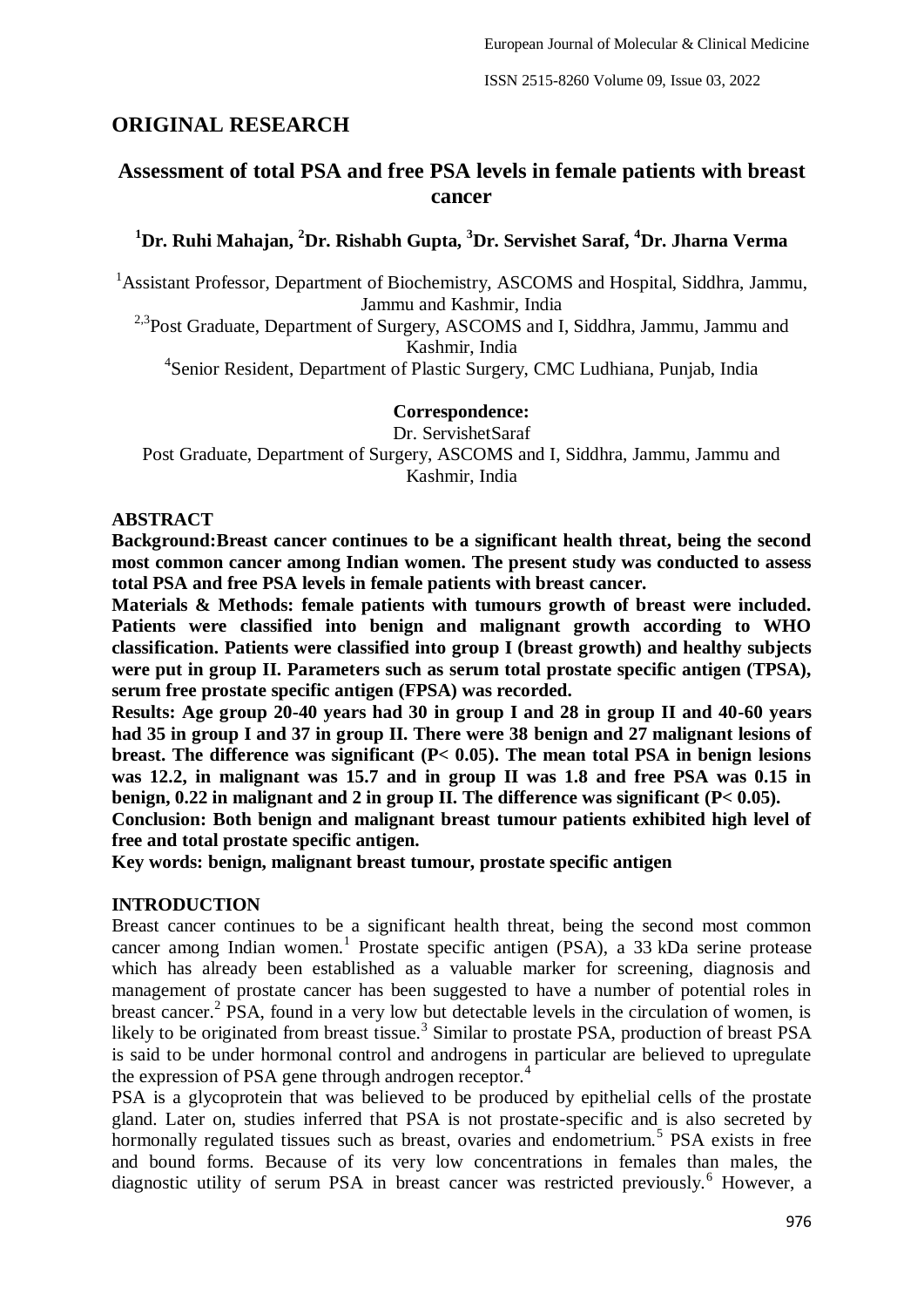significant improvement in detecting serum PSA using ultrasensitive diagnostic methods has lead to observation of significant higher concentrations in breast neoplasms. Bound form of PSA predominates in normal females, and benign breast conditions in contrast to serum-free PSA in breast cancer.<sup>7</sup> The present study was conducted to assess total PSA and free PSA levels in female patients with breast cancer.

### **MATERIALS & METHODS**

The present study comprised of 65 female patients with tumours growth of breast. The consent was obtained from all patients.

Data such as name, age etc. was recorded. Patients were classified into benign and malignant growth according to WHO classification. Clinical staging of the malignant cases was done according to American Joint Committee on Cancer Staging. Patients were classified into group I (breast growth) and healthy subjects were put in group II. Parameters such as fasting plasma glucose, lipid profile, serum urea, serum creatinine along with estimation of serum total prostate specific antigen (TPSA), serum free prostate specific antigen (FPSA) and serum testosterone was recorded. Data thus obtained were subjected to statistical analysis. P value < 0.05 was considered significant.

### **RESULTS**

### **Table I Distribution of patients**

| Age group (years) $\vert$ Group I | <b>Group II</b> |
|-----------------------------------|-----------------|
| 20-40                             |                 |
|                                   |                 |

Table I shows that age group 20-40 years had 30 in group I and 28 in group II and 40-60 years had 35 in group I and 37 in group II.

### **Table II Benign and malignant growth**

| <b>Parameters</b> | <b>Number</b> | P value |
|-------------------|---------------|---------|
| Benign            | 38            | 0.91    |
| Malignant         | 77 L          |         |

Table II, graph I shows that there were 38 benign and 27 malignant lesions of breast. The difference was significant  $(P< 0.05)$ .

### **Graph IBenign and malignant growth**

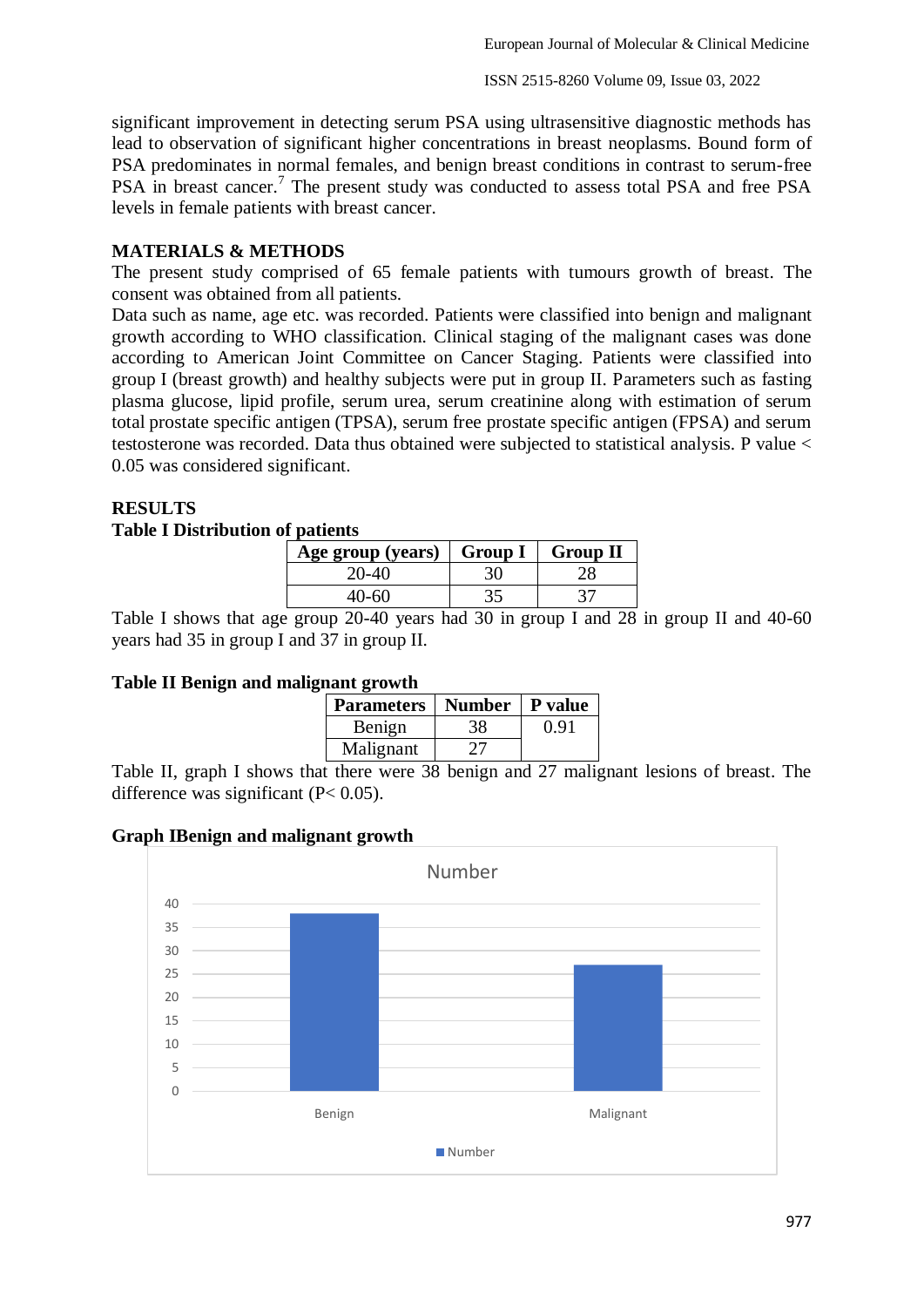| IIt of Scruin total 1 SA and H cc 1 SA |                  |                 |  |
|----------------------------------------|------------------|-----------------|--|
| Group                                  | Total PSA (ng/l) | Free PSA (ng/l) |  |
| Benign                                 | 12.2             | 0.15            |  |
| Malignant                              | 15.7             | 0.22            |  |
| Group II                               | 1.8              |                 |  |
| P value                                | 0.01             | 0.05            |  |
|                                        |                  |                 |  |

**Table III Assessment of Serum total PSA and free PSA**

Table III shows that mean total PSA in benign lesions was 12.2, in malignant was 15.7 and in group II was 1.8 and free PSA was 0.15 in benign, 0.22 in malignant and 2 in group II. The difference was significant  $(P< 0.05)$ .

### **DISCUSSION**

Breast tumours are one of the leading causes of morbidity and mortality among the various types of cancers affecting women globally.<sup>8</sup> In India, breast cancer is the second most common cancer diagnosed in women after cervical cancer, and the incidence is found to be rising.<sup>9</sup> In 2008, it was estimated that there were  $115,251$  new cases of breast cancer with an age standardised incidence rate of 22.9/100,000. By 2030, it is estimated that the number of new cases of breast cancer in India will reach just under  $2,00,000$  per annum.<sup>10,11</sup> Various screening and diagnostic modalities are available for the detection of breast cancer. 'Triple test' is one of the common accepted diagnostic procedures for identifying breast tumours having its own limitations; and hence, the search for new diagnostic interventions is needed.Diagnosis by detecting specific breast-derived products in blood may be an easier way to diagnose.<sup>12</sup> In this context, the role of tumour markers in the diagnosis of breast tumours is of special interest.<sup>13,14</sup> The present study was conducted to assess total PSA and free PSA levels in female patients with breast cancer.

In present study, age group 20-40 years had 30 in group I and 28 in group II and 40-60 years had 35 in group I and 37 in group II. Black et al<sup>15</sup> measured and compared the relative proportions of free PSA and PSA complexed to the serine protease inhibitor alpha 1 antichymotrypsin in the serum of women with breast cancer or benign breast disease or women with no known malignancies. PSA was measured with an established immunoassay for total PSA and a novel immunoassay for free PSA, both of which had a detection limit of 0.001 microgram/litre (1 ng/litre). The percentage of breast cancer patients with free PSA as the predominant molecular form  $(> 50\%$  of total PSA) in serum was five times higher than that of healthy women or women with benign breast disease, and PSA decreased in the serum of breast cancer patients after surgery. The diagnostic use of free PSA for breast cancer is limited at this point, due to the low diagnostic sensitivity (approximately 20%); however, free PSA as the predominant molecular form shows a high diagnostic specificity (approximately 96%) in comparison to women free of breast cancer or with benign breast disease. These results suggest that the clinical applicability of free PSA for breast cancer diagnosis and the biological mechanism behind its increase should be further investigated.

We found that there were 38 benign and 27 malignant lesions of breast. We found that mean total PSA in benign lesions was 12.2, in malignant was 15.7 and in group II was 1.8 and free PSA was 0.15 in benign, 0.22 in malignant and 2 in group II. Swathiet  $a^{16}$  assessed the utility of serum total and free PSA in combination with carcinoembryonic antigen (CEA) and carbohydrate antigen 15-3 (CA 15-3) in diagnosis of breast cancer. Seventy two female patients (38 with benign breast disease and 34 with malignant breast disease) who were histologically, cytologically confirmed with diagnosis of primary breast tumours were investigated. Serum total prostate specific antigen (PSA), Free PSA, CEA, CA 15-3 were analysed by enzyme linked immunosorbent assay (ELISA) method. Diagnostic performance of markers was studied using receiver operating characteristic curve and logistic regression analysis. Sensitivity, specificity, positive predictive value (PPV) and negative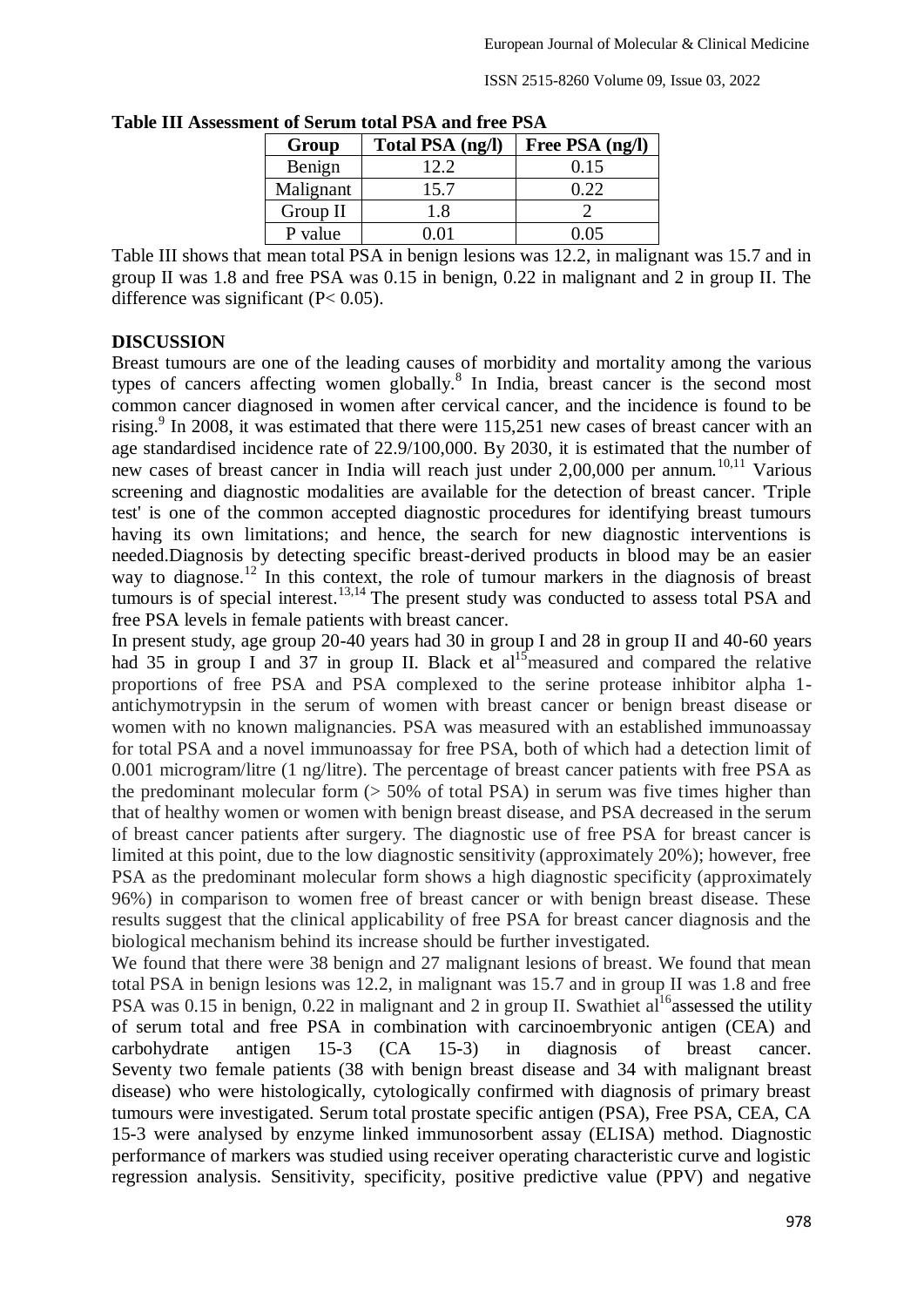predictive value (NPV) were calculated.Patients with malignant breast cancer had significantly higher levels of all tumour markers compared to benign breast tumours. A significant decrease in total PSA, CEA and a statistically insignificant decrease in free PSA concentrations were seen in malignant breast cancer patients after surgery. Performance of total PSA was best among all the markers with 100% sensitivity, NPV, 94.7% specificity and 94.4% PPV.

### **CONCLUSION**

Authors found that both benign and malignant breast tumour patients exhibited high level of free and total prostate specific antigen.

### **REFERENCES**

- 1. McCormack RT, Rittenhouse HG, Finlay JA. Molecular forms of prostate specific antigen and the human kallikrein gene family: a new era. *Urology.* 1995;45:729–744.
- 2. Catalona WJ, Smith DS, Ratliff TL. Measurement of prostate specific antigen in serum as a screening test for prostate cancer. *N Engl J Med.* 1991;324:1156–1161.
- 3. Filella X, Molina R, Alcover J, Carretero P, Ballesta AM. Detection of nonprostatic PSA in serum and non serum samples from women. *Int J Cancer.* 1996;68(4):424–427.
- 4. Zarghami N, Grass L, Diamandis EP. Steroid hormone regulation of prostate-specific antigen gene expression in breast cancer. *Br J Cancer.* 1997;75:579–588.
- 5. Melegos DN, Yu H, Ashok M, Wang C, Stanczyk F, Diamandis EP. Prostate-specific antigen in female serum, a potential new marker for androgen excess. J Clin Endo Metab 1997(b); 82:777–780.
- 6. Melegos DN, Diamandis EP. Diagnostic value of molecular forms of prostate-specific antigen for female breast cancer. *ClinBiochem.* 1996;29:193–200.
- 7. Black MH, Giai M, Ponzone R, Sismondi P, Yu H, Diamandis EP. Serum total and free prostate-specific antigen for breast cancer diagnosis in women. *Clin Cancer Res.* 2000;6:467–473.
- 8. Romppanen J, Keskikuru R, Kataja V, Eskelinen M, Kosma VM, Savolainen K, et al. Measurement of prostate-specific antigen in detection of benign or malignant disease in women. *Br J Cancer.* 1999;79:1583–1587.
- 9. Narita D, Cimpean AM, Anghel A, Raica M. Prostate-specific antigen value as a marker in breast cancer. *Neoplasma.* 2006;53(2):161–167.
- 10. Hautmann S, Huland E, Grupp C, Haese A, Huland H. Super-sensitive prostate specific antigen (PSA) in serum of women with benign breast disease or breast cancer. *Anticancer Res.* 2000;20(3B):2151–2154.
- 11. Baum M. The Breast. In: Russell RCG, William NS, Bulstrode CJK, editors. Bailey & Love's short practice of surgery. 24th ed. London: International students Edition; 2004. p. 835–839.
- 12. American Joint Committee on Cancer (AJCC). In: Greene FL, Page DL, Fleming ID, editors. Cancer staging manual. 6th ed. Springer, New York; 2002. p. 223–240.
- 13. Kricka LJ. Optical techniques. In: Tietz Textbook of clnical chemistry and molecular diagnostics, 4th ed. 2006; Chapter 3, 84–85.
- 14. Blackburn GF, Shah HP, Kenten JH. Electrochemiluminescence development of immunoassays and DNA probe assays for clinical diagnostics. *Clin Chem.* 1991;37:1534– 1539.
- 15. Black MH, Giai M, Ponzone R, Sismondi P, Yu H, Diamandis EP. Serum total and free prostate-specific antigen for breast cancer diagnosis in women. Clinical cancer research. 2000 Feb 1;6(2):467-73.